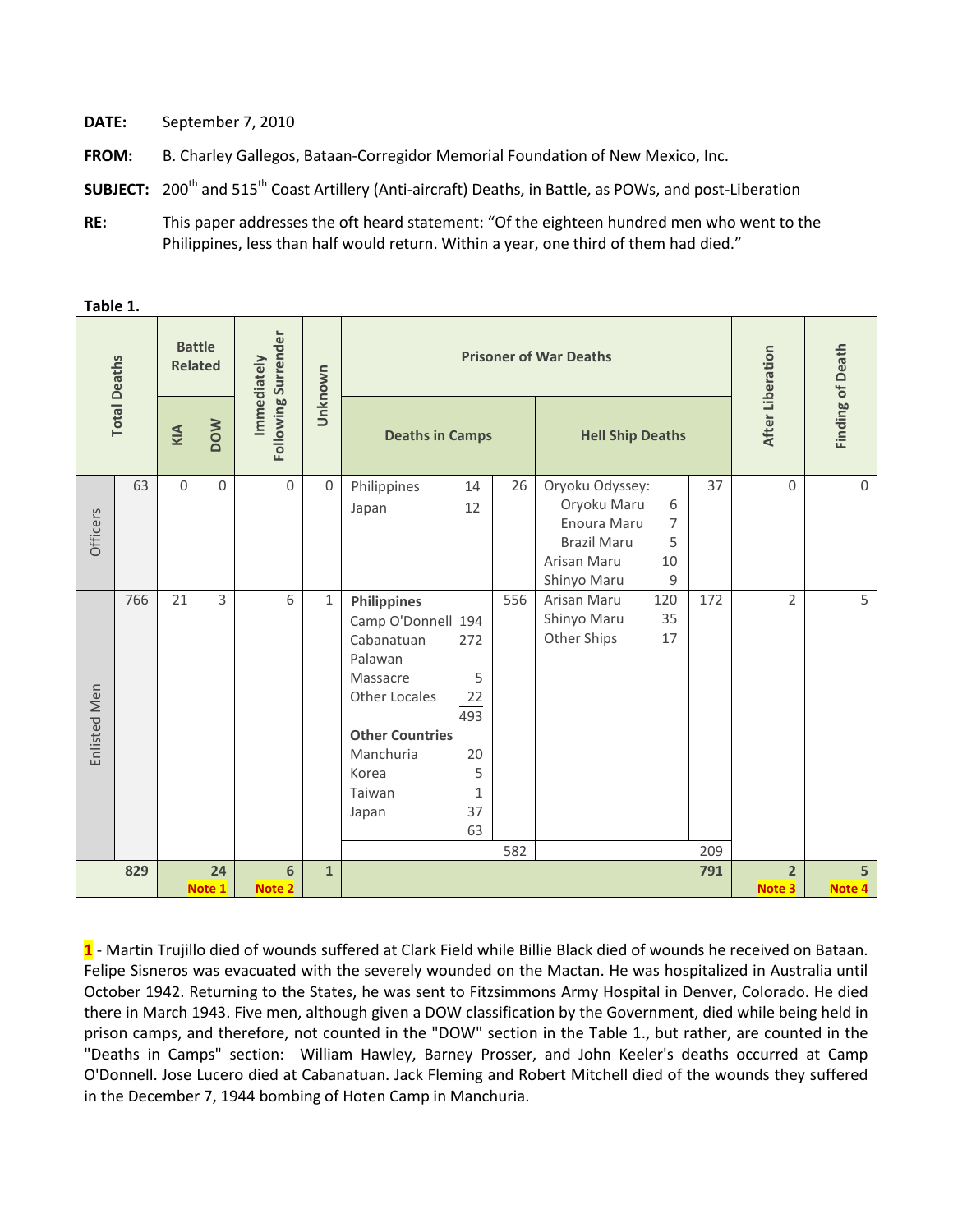**2** - A few of the men whose death dates occur immediately following the surrender of Bataan or Corregidor were given an official death classification of "Killed in Action" by the Government. Men who were executed were also given "KIA" classifications, and it may be that these men were executed upon surrender, however, it is simply not wise to make assumptions without adequate testimony or evidence as to the cause of death. With that in mind, it is also impossible to say, how many of the 6 men whose deaths occurred immediately following the surrender of Bataan died on the "Death March" although at least 2 are believed to have perished on that March. The 6 who died immediately following surrender does not include the group of men executed upon arrival at O'Donnell.

**3** - Just liberated, William R. Taylor died when the B-24 ferrying him from Japan to Manila crashed at sea near Formosa in September 1945; while Patricio Quintana died at Letterman Hospital in San Francisco in October 1945.

**4** - Two men presumed dead by the Government post-war were last seen in the custody of the Kempi-ti (Japanese Military Police) at Bilibid Prison, a processing station as well as a POW camp, where it is known men were taken to be tortured, especially in the case of Guerillas, which one of these men was believed to have been. A third man may have died in a bombing raid on December 26, 1941, before the withdrawal into Bataan was completed.

Only those men who were surrendered on Bataan were imprisoned at Camp O'Donnell. Not all of the 200th's men made the Death March. Up to one hundred men were sent to the camp by truck in order to prepare the camp for incoming prisoners. Of these men, several were executed upon arrival after a "shake down" and the men were found to have items of "Japanese origin". Several others were immediately selected for details to other towns or Provinces, and were never interned at Camp O'Donnell although they were surrendered on Bataan. A handful were patients at the field hospital on Bataan when Bataan was surrendered. They would eventually be removed to Bilibid and were never interned at Camp O'Donnell.

Approximately 107 men made their way to Corregidor, either ordered there before the surrender of Bataan, or made their way there after the surrender by whatever means possible, escaping the Death March. A few men are known to have been surrendered on Bataan, began the Death March, escaped, and made their way to Corregidor. There were also men who began the Death March, escaped, and fought on as Guerillas in the jungles, some were later captured, and a few eluded the Japanese until liberation.

The first months of imprisonment, April through July, saw the highest death rate among 200th Enlisted men at Camp O'Donnell and Cabanatuan. In the month of May 1942, 127 Enlisted men died at Camp O'Donnell. At Cabanatuan, June (66) and July (82) were the deadliest months.

About 58% of Officer deaths occurred on "Hell Ships". While the greatest number of deaths occurred on the Arisan Maru, the officers who sailed on the Oryoku Maru in December 1944 and survived the sinking and bombing, would yet face the sinking and bombing of the Enoura Maru, before finally reaching Japan on the Brazil Maru. One of the survivors of this group of men died at the port of Moji just after the ship docked. In the month following the Brazil Maru's arrival in Japan, several men died due to the conditions suffered on these ships, or from wounds they received in the bombings.

Because survivors did not speak freely about their experiences to their families after the war — they were expected to "get on with their lives" — obituaries can be unreliable sources of information, in that, family